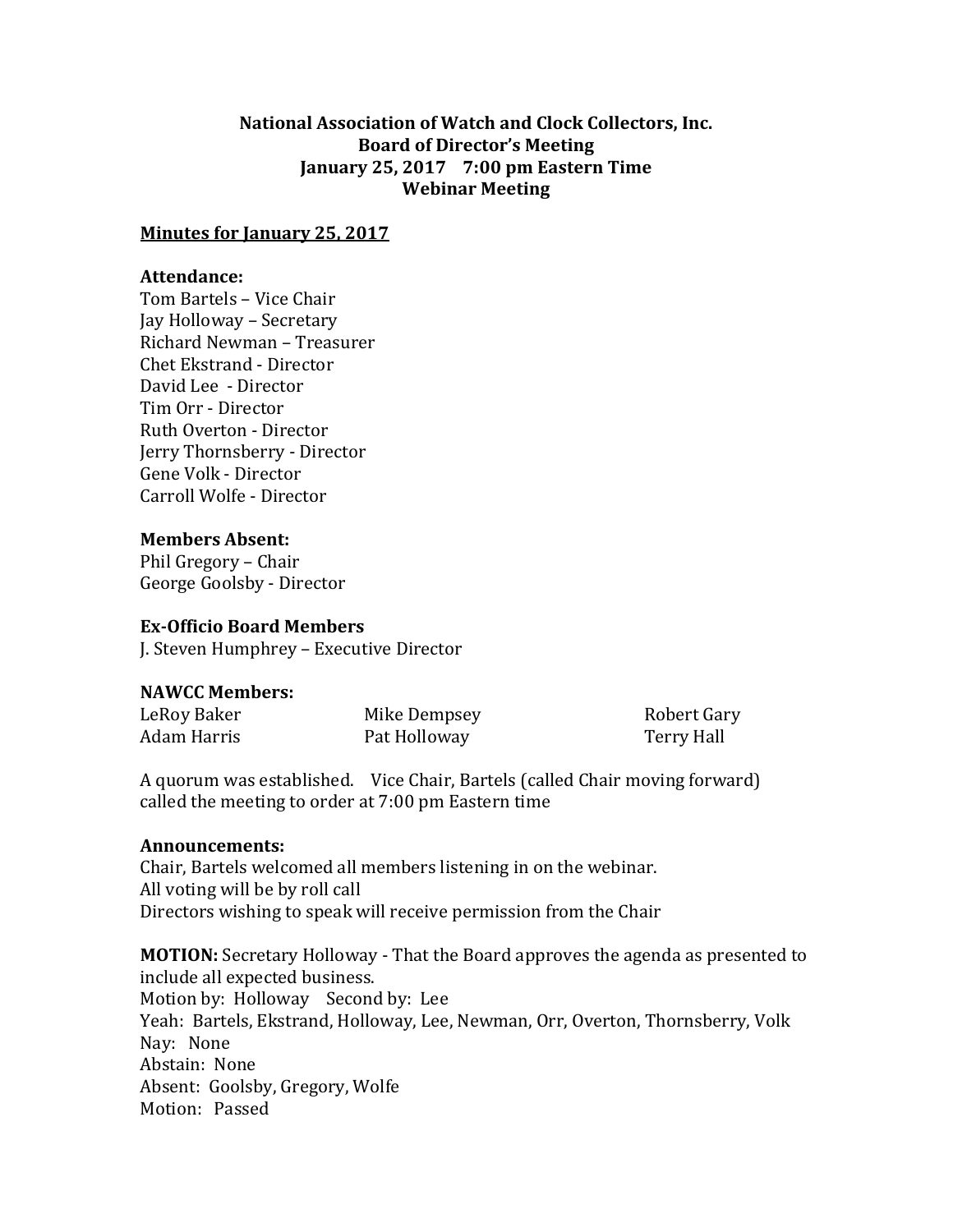**MOTION:** Move that the Board approve the minutes of the December 2016 meeting. Motion by: Holloway Second by: Lee Yeah: Bartels, Ekstrand, Holloway, Lee, Newman, Orr, Overton, Thornsberry, Volk Nay: None Abstain: None Absent: Goolsby, Gregory, Wolfe Motion: Passed

**Item:** The next BOD meeting will be held February 22, 2017 at 7:00 pm Eastern Time

**MOTION:** Move that we increase the BOD/Executive liability coverage from \$1 million to \$2 million. History: The current policy for \$1 million is \$3,293. To increase the coverage to \$2 million will cost \$822. Motion by: Newman Second by: Lee Yeah: Holloway, Lee, Newman, Overton, Thornsberry Nay: Bartels, Ekstrand, Orr, Volk Abstain: None Absent: Goolsby, Gregory, Wolfe Motion: Passed

**MOTION:** Move that the BOD approve the Museum Collections Committee candidates as required by the Standing Rules Section 2-e. Motion by: Holloway Second by: The name for the candidate was not given and it was decided to move the motion to the February meeting.

**MOTION:** Move that the Charter for Chapter 191 be rescinded. Motion by: Holloway Second by: Thornsberry Yeah: Bartels, Ekstrand, Holloway, Lee, Newman, Orr, Overton, Thornsberry, Volk Nay: None Abstain: None Absent: Goolsby, Gregory, Wolfe Motion: Passed

**MOTION:** I hereby move that the Final York National Convention Budget be modified as follows: Income Categories Food Functions Pre Convention Reception 300 at \$20 = \$6000 to Pre Convention Reception 300 at \$5 = \$1500 for a reduction of  $-$ \$4,500 Thus reducing the Net Income from \$64,110 by -\$4,500 to \$59,610 Motion by: Volk Second by: Lee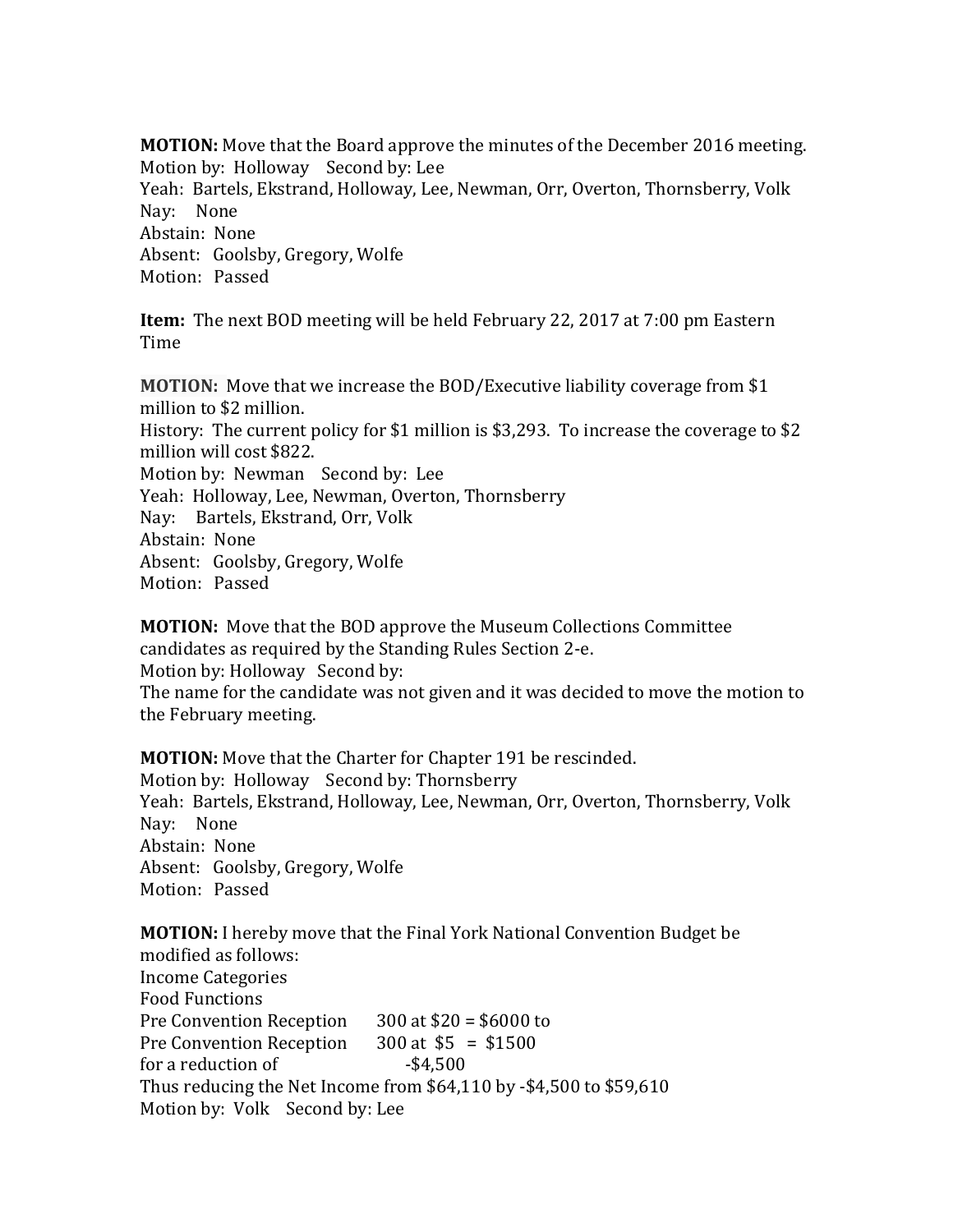Yeah: Lee, Volk Nay: Bartels, Ekstrand, Holloway, Newman, Orr, Overton, Thornsberry, Wolfe Abstain: None Absent: Goolsby, Gregory Motion: Failed

**MOTION:** I hereby move that the Final York National Convention Budget be Modified as follows: Income Categories Meeting & Mart Pre-Registration (Member)  $1100$  at \$65 = \$71,500 to Pre-Registration (Member)  $1100$  at  $$60 = $66,000$ for a reduction of  $-$ \$5,500 Thus reducing the Net Income from \$64,110 by -\$5,500 to \$58,610 Motion by: Volk Second by: None Motion: Failed

**MOTION:** I hereby move that Preliminary Springfield National Convention Budget be modified as follows:

Pre-Registration (Member)  $1100$  at \$75 = \$82,500 to Pre-Registration (Member)  $1100$  at \$60 = \$66,000 and On-Site Registration (Member) 250 at \$85 = \$21,250 On-Site Registration (member) 250 at \$70 = \$17,500 for a reduction of  $-$ \$20,250 Thus reducing the Net Income from \$87,420 by -\$20,250 to \$67,170 Motion by: Volk Second by: Lee Discussion brought a second motion to table the earlier motion.

**MOTION:** Move to table the above motion by Volk on the modification of the Preliminary Springfield National Convention. Motion by: Orr Second by: Thornsberry Yeah: Bartels, Ekstrand, Holloway, Lee, Newman, Orr, Overton, Thornsberry, Wolfe Nay: Volk Abstain: None Absent: Goolsby, Gregory Motion: Passed

The Chair opened the floor up to the members who were in attendance to speak. No one in attendance requested to speak.

**MOTION:** Move that the meeting be adjourned. Motion by: Wolfe Seconded by: Newman Yeah: Bartels, Ekstrand, Holloway, Lee, Newman, Orr, Overton, Thornsberry, Volk, Wolfe Nay: None Abstain: None